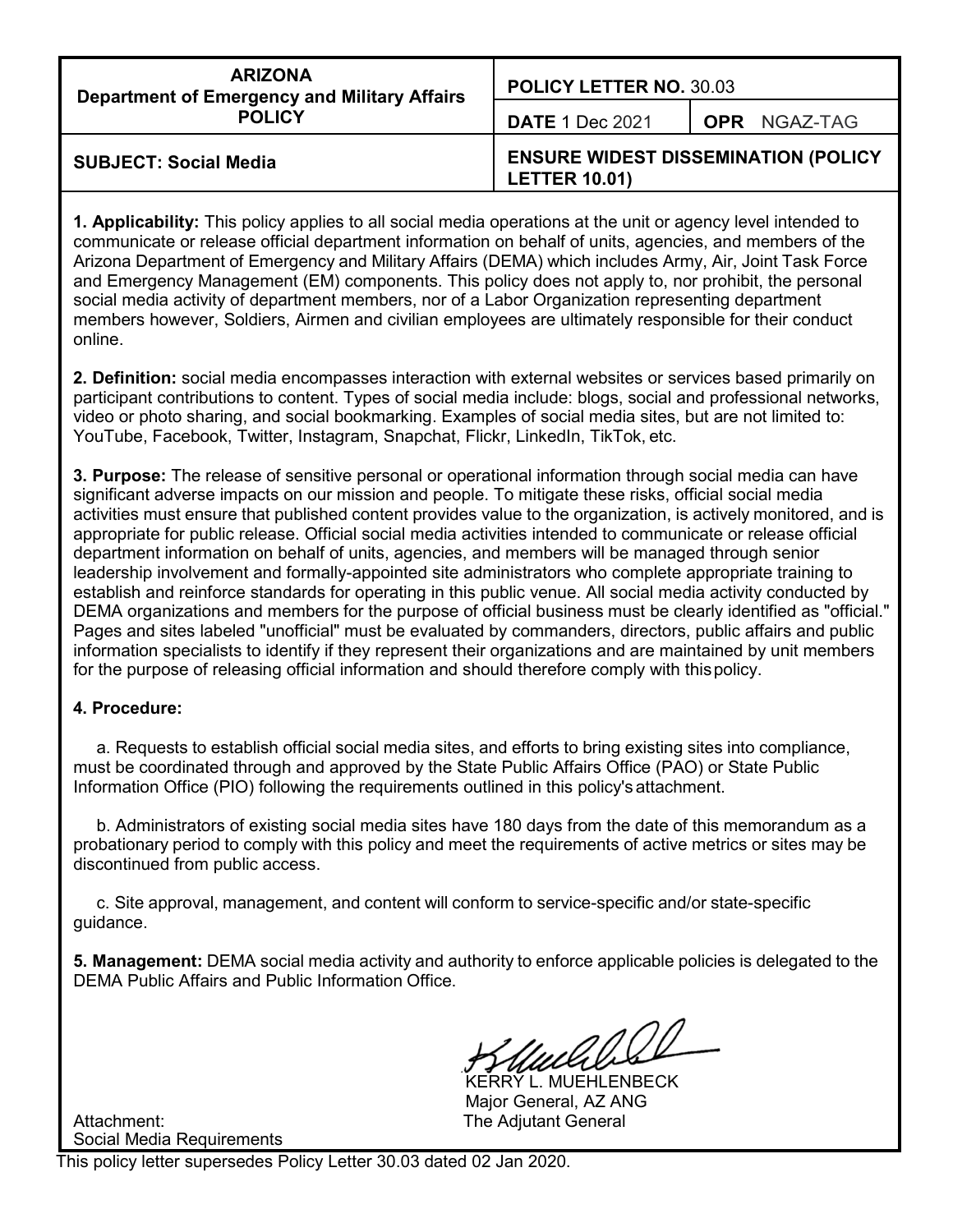## **Social Media Policy Requirements Arizona Department of Emergency and Military Affairs AZ DEMA Public Affairs and Public Information Office**

| <b>Requirements</b><br>for AZ DEMA<br>social media<br>sites and site<br>administrators | <b>Army Component</b>                                                                                                                                                                                                                                                                                                                                                                                                                                                                                                                                                                                     | <b>Air Component</b>                                                                                                                                                                                                                                                                                                                                                                           | <b>PIO Component</b>                                                                                                                                                                                                                                                                   |
|----------------------------------------------------------------------------------------|-----------------------------------------------------------------------------------------------------------------------------------------------------------------------------------------------------------------------------------------------------------------------------------------------------------------------------------------------------------------------------------------------------------------------------------------------------------------------------------------------------------------------------------------------------------------------------------------------------------|------------------------------------------------------------------------------------------------------------------------------------------------------------------------------------------------------------------------------------------------------------------------------------------------------------------------------------------------------------------------------------------------|----------------------------------------------------------------------------------------------------------------------------------------------------------------------------------------------------------------------------------------------------------------------------------------|
| <b>Site</b><br>administrator<br>appointment<br>letter                                  | Brigade level commander<br>signed appointment letter<br>required for primary and<br>alternate administrators.<br>(Note 1)                                                                                                                                                                                                                                                                                                                                                                                                                                                                                 | Wing level commander<br>signed appointment letter<br>required for primary and<br>alternate administrators.<br>(Note 1)                                                                                                                                                                                                                                                                         | DAS Chief of<br>Staff signed<br>appointment<br>letter required for<br>primary and<br>alternate<br>administrators.<br>(Note 1)                                                                                                                                                          |
| <b>Mandatory site</b><br>administrator<br>training                                     | 1. View Department of<br>Defense Release of<br>Information Training video<br>located at:<br>http://www.dvidshub.net/vid<br>eo/156121/dod-information-<br>release<br>(Note 2)<br>2. Complete OPSEC and<br><b>Public Release Decisions</b><br>(OPSE-1500) course<br>offered by the Interagency<br><b>OPSEC</b><br>Support Staff (IOSS) at:<br>https://www.iad.gov/ioss/ind<br>ex.cfm<br>(Note 3)<br>3. Complete the Army<br><b>OPSEC Training For EOP</b><br>Operators offered by U.S.<br>Army Information<br><b>Assurance Virtual Training</b><br>(AIAVT) at:<br>https://iatraining.us.army.mi<br>(Note 3) | 1. View Department of<br>Defense Release of<br>Information Training video<br>located at:<br>http://www.dvidshub.net/vi<br>deo/156121/dod-<br>information-release<br>(Note 2)<br>2. Complete OPSEC and<br><b>Public Release Decisions</b><br>(OPSE-1500) course<br>offered by the Interagency<br><b>OPSEC</b><br>Support Staff (IOSS) at:<br>https://www.iad.gov/ioss/in<br>dex.cfm<br>(Note 3) | 1. Review<br>Statewide Policy<br>https://aset.az.go<br>v/sites/default/file<br>s/P5050%20Soci<br>al%20Media%20<br>Policy 1.1 0.pdf<br>2. Review AzEIN<br>Standard<br>Operating<br>Procedures.<br>3. Complete <b>IS</b><br>42, Social Media<br>in <b>Emergency</b><br><b>Management</b> |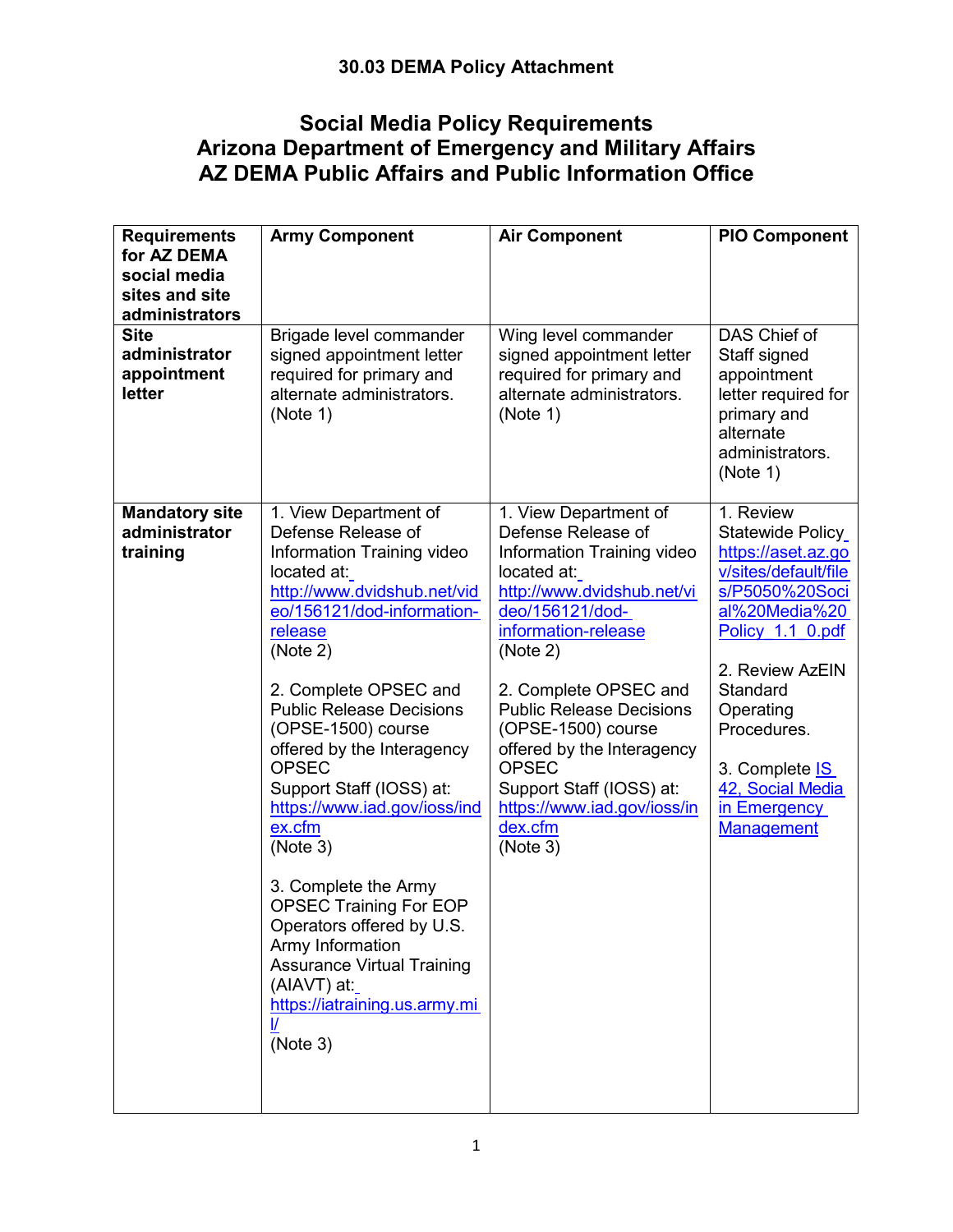| <b>Memorandum</b><br>of request to<br><b>DEMA Public</b><br><b>Affairs</b> | Appointed administrator<br>must submit a<br>memorandum of request to<br>the AZDEMA Public Affairs<br>Office that includes<br>justification and a clearly<br>defined purpose for a social<br>media presence. Request<br>must include appointment<br>letters, and training<br>completion certificates.<br>(Note 4) | Appointed administrator<br>must submit a<br>memorandum of request<br>to the AZDEMA Public<br>Affairs Office that includes<br>justification and a clearly<br>defined purpose for a<br>social media presence.<br>Request must include<br>appointment letters, and<br>training completion<br>certificates.<br>(Note 4) | Appointed<br>administrator<br>must submit a<br>memorandum of<br>request to the<br><b>DAS Public</b><br>Information<br>Office that<br>includes<br>justification and<br>a clearly defined<br>purpose for a<br>social media<br>presence.<br>Request must<br>include<br>appointment<br>letters.<br>(Note 4) |
|----------------------------------------------------------------------------|------------------------------------------------------------------------------------------------------------------------------------------------------------------------------------------------------------------------------------------------------------------------------------------------------------------|---------------------------------------------------------------------------------------------------------------------------------------------------------------------------------------------------------------------------------------------------------------------------------------------------------------------|---------------------------------------------------------------------------------------------------------------------------------------------------------------------------------------------------------------------------------------------------------------------------------------------------------|
| Disclaimer/<br>terms of use<br>statement                                   | Required for all official<br>social media sites. (Note 5)                                                                                                                                                                                                                                                        | Required for all official<br>social media sites. (Note<br>5)                                                                                                                                                                                                                                                        | Required for all<br>official social<br>media sites.<br>(Note 5)                                                                                                                                                                                                                                         |
| <b>Additional</b><br>documentation                                         | Primary and alternate<br>administrators must keep<br>on file and review annually<br>their unit's Critical<br>Information List. (Note 6)                                                                                                                                                                          | Primary and alternate<br>administrators must keep<br>on file and review annually<br>their unit's Critical<br>Information List. (Note 6)                                                                                                                                                                             | N/A                                                                                                                                                                                                                                                                                                     |
| <b>Additional</b><br>administrator                                         | State PAO must be added<br>as a site administrator                                                                                                                                                                                                                                                               | State PAO must be added<br>as a site administrator                                                                                                                                                                                                                                                                  | <b>State</b><br>PIO/designee<br>must be added<br>as a site<br>administrator                                                                                                                                                                                                                             |
| Site registration                                                          | Army social media sites<br>must be registered on the<br>following websites:<br>www.army.mil/socialmedia<br>http://www.nationalguard.mi<br>l/features/Social media/                                                                                                                                               | Air Force social media<br>sites must be registered<br>on the following websites:<br>http://www.af.mil/AFSites/<br>SocialMediaSites.aspx<br>http://www.nationalguard.<br>mil/features/Social media/                                                                                                                  | N/A                                                                                                                                                                                                                                                                                                     |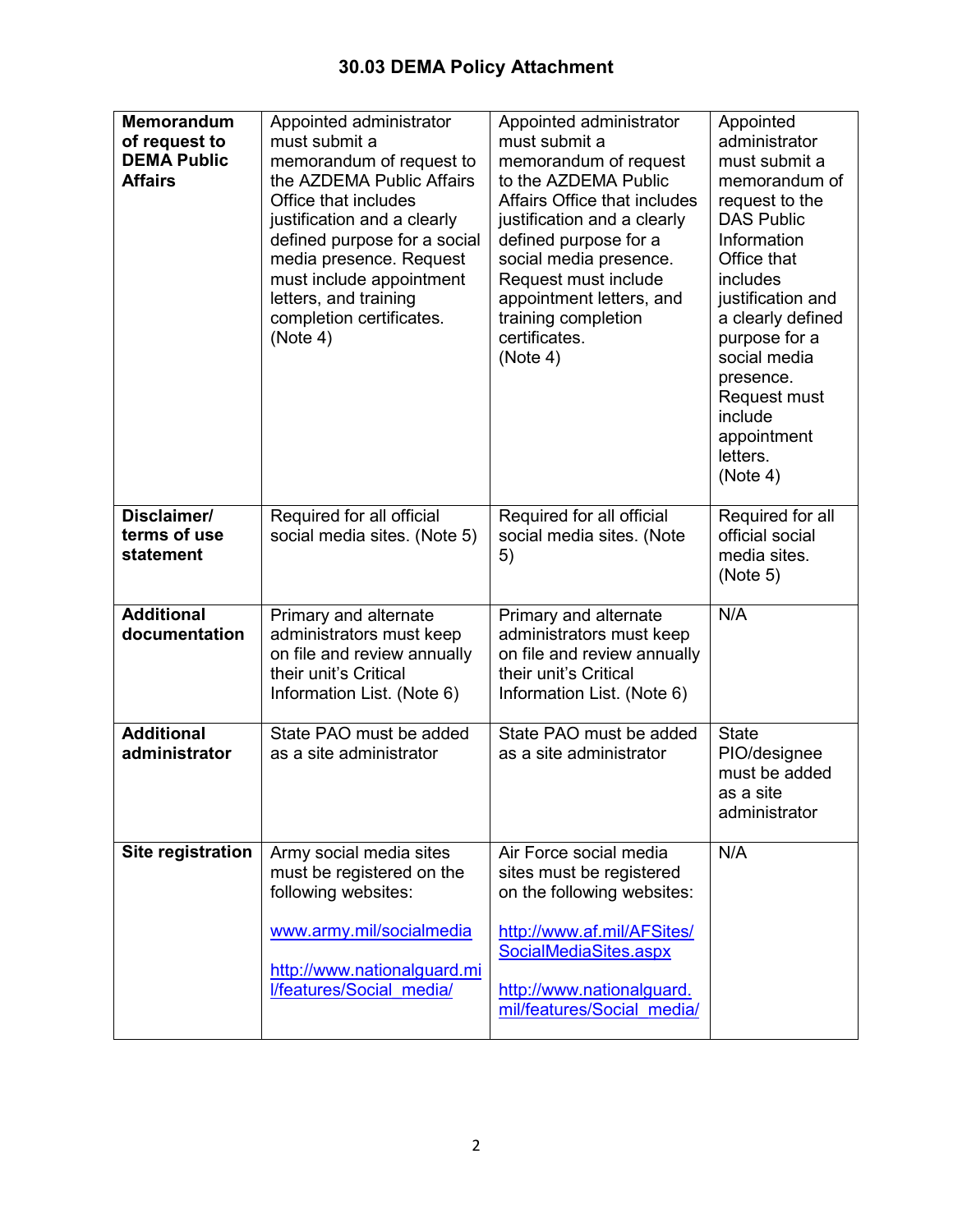### *NOTES:*

- 1. Sample Social Media Site Administrator Appointment Letter provided below. A minimum of two administrators must be appointed. At least one must be a full-time member. Appointment letters must be kept on file at the unit level and at the AZDEMA Public Affairs Office.
- 2. The Department of Defense Release of Information Training video does not generate a completion certificate therefore administrators must attest to each administrator's completion in the memorandum of request.
- 3. Completion certificates for IOSS and AIAVT courses must be kept on file at the unit level and at the AZDEMA Public Affairs Office. Certificates must be submitted with the memorandum of request. New administrators must submit their appointment letter and completion certificates with 60 days of appointment.
- 4. Sample Social Media Request Letter provided below. Approved request letters must be kept on file at the unit level and at the AZDEMA Public Affairs Office.
- 5. Sample Disclaimer/ terms of use statement provided below.
- 6. Social media site administrators must contact their unit's OPSEC manager for their most current Critical Information List (CIL). This is a list of local OPSEC considerations unique to the supported unit and must be reviewed annually.

## **Sample Social Media Site Administrator Appointment Letter**

## **(Organization Official Letterhead)**

#### MEMORANDUM FOR AZNG-PAO

#### FROM: Unit/CC

Subject: Social Media Administrator Appointment Letter

1. The following named personnel are appointed social media site administrators for the (Unit/Agency Name) at (include site URLs if they exist, or proposed providers i.e. Facebook, Twitter, etc).

|                  | <b>RANK/NAME</b> | <b>OFFICE SYM</b> | <b>FULL/PART TIME</b> | <b>PHONE</b> |
|------------------|------------------|-------------------|-----------------------|--------------|
| <b>Primary</b>   | (Rank/Name)      | HQ/XX             | FULL                  | XXX-XXX-XXXX |
| <b>Alternate</b> | (Rank/Name)      | HQ/XX             | PART                  | XXX-XXX-XXXX |

2. The above named personnel have received the training required for the position. (Ref: NGAZ-TAG DEMA Social Media Policy Memorandum 30.03, 1 Nov 21)

> FIRST MI. LAST, RANK, AZ ARNG Commander/Director

(Date)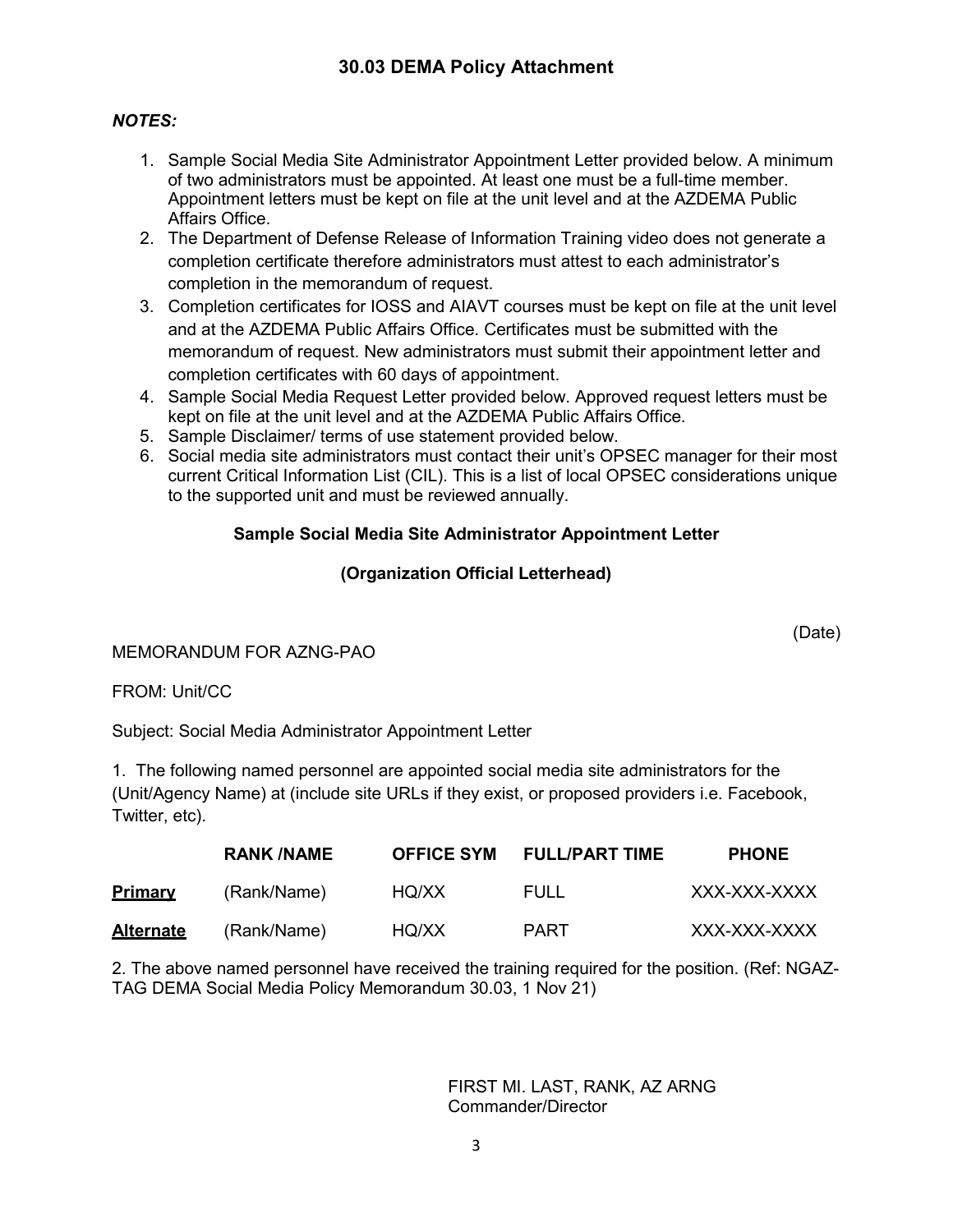## **Sample Social Media Site Memorandum of Request**

### **(Organization Official Letterhead)**

MEMORANDUM FOR AZNG-PAO

FROM: Unit/Office Symbol

Subject: Social Media Site Request

*1.* The (Unit/Agency Name) requests approval to implement official social media operations on (List desired sites). Or *The (Unit/Agency Name) request approval to certify and register its existing social media presence at (list site URLs).*

2. Social media presence on the above listed sites supports the unit mission through(provide justification and need for social media presence). Proposed content will typically encompass (list desired content, i.e. promotions, retirements, changes of command, family events, etc)

3. I attest that the following site administrators have accomplished the required training for official social media operations:

|                  | <b>RANK /NAME</b> | Release of info video |                            | <b>IOSS</b> | <b>AIAVT</b> |
|------------------|-------------------|-----------------------|----------------------------|-------------|--------------|
| <b>Primary</b>   | (Rank/Name)       |                       |                            |             |              |
| <b>Alternate</b> | (Rank/Name)       |                       | $\boldsymbol{\mathcal{J}}$ |             |              |

4. The above administrators will ensure compliance with AZ DEMA Social Media Policy (Ref: NGAZ-TAG DEMA Memorandum 30.03, dtd 1 Nov 21). Questions concerning this request may be referred to (Name) at (Phone) or at (email).

> FIRST MI. LAST, RANK, AZ ARNG Duty Title

2. Attachments:

1. Social Media Administrator Appointment Letter

2. Training Certificates

(Date)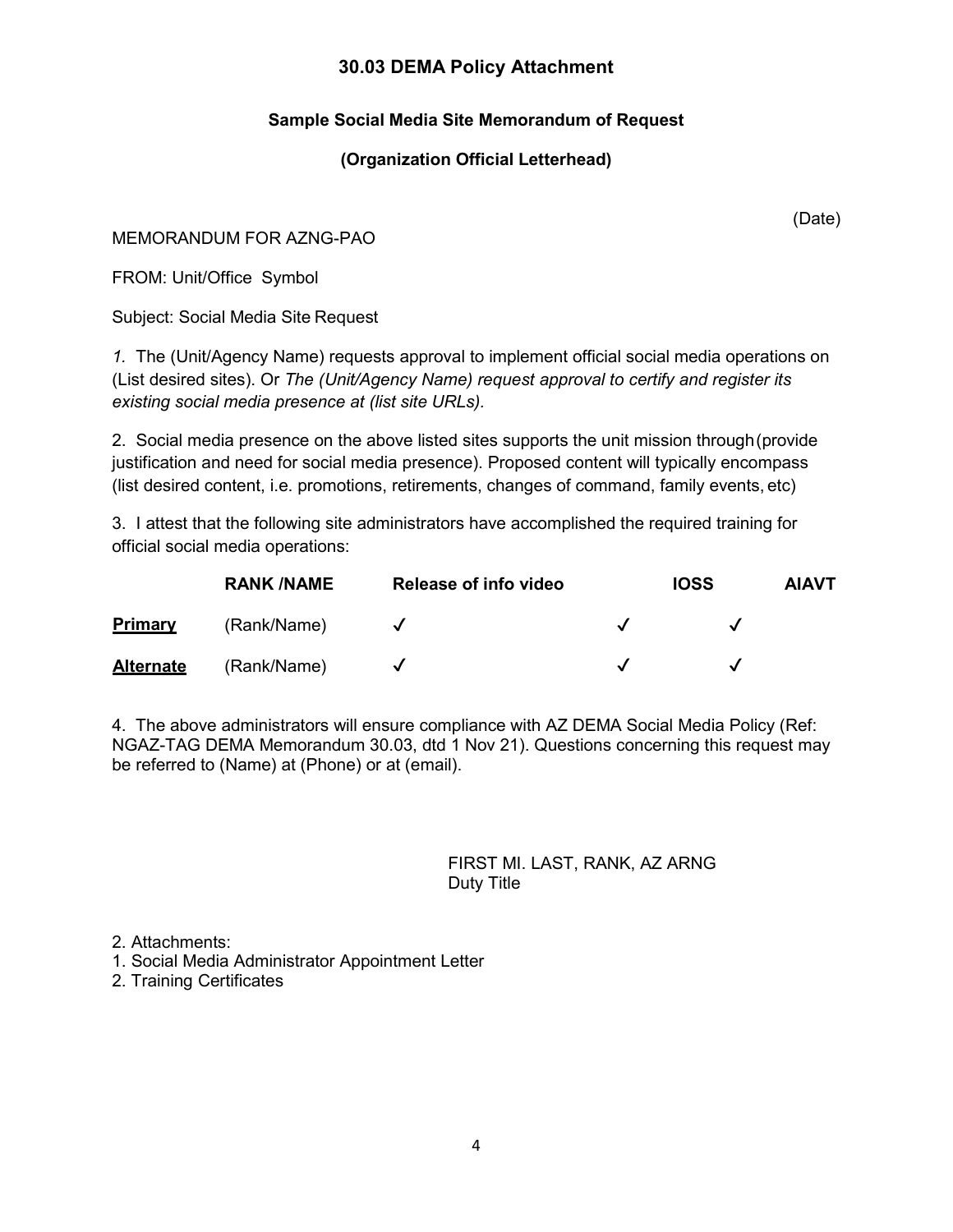#### **Sample Disclaimer/terms of use statement (Sample for DEMA/Government Facebook Pages, Place in "About" section)**

TERMS OF USE

While this is an open forum, it's also a family-friendly one, so please keep your comments and wall posts clean. In addition to keeping it family-friendly, we ask that you follow our posting guidelines.

#### EDITING AND DELETIONS

The (Unit/Agency Name) reserves the right to review, edit, move or delete any material submitted as a comment to the information provided for display or placed on this social media website in its sole discretion, without notice. Comments submitted to this site will be reviewed and a representative sample may be posted on the website, or in the case of social networking sites, inappropriate comments may be deleted at the sole discretion of the (Unit/Agency Name). We hope to receive submissions from all viewpoints, but we ask that all participants agree to the following Terms of Use:

\* To ensure constructive questions, please post only questions directly related and relevant to the (Unit/Agency Name).

\* Refrain from posting questions or comments that contain threats, obscenity, material that would violate the law if published here including abusive, defamatory or sexually explicit material.

\* Submissions containing the following will be deleted:

-- Obscene or threatening language or discrimination (hate speech) based on race, sex, gender, religion, national origin, age, or disability.

-- Promotes services or products (not including non-commercial links that are relevant to the topic).

-- Includes any personal or sensitive information (phone numbers, email or postal addresses). Don't post personnel lists, rosters, organization charts or directories.

-- Suggests or encourages illegal activity.

-- Contains copyrighted images or intellectual property.

-- Contains For Official Use Only, classified, pre-decisional, proprietary or business-sensitive information.

-- Controversial, political, and disruptive posts/comments will also be deleted.

-- Operational Security (OPSEC). All personnel (including families and friends of service members) have a responsibility to ensure that no information that might put our military members in jeopardy or would be of use to our adversaries is posted to websites that are readily accessible to the public. Not surprisingly, that information includes, among other things, technical information, operation plans, troop movement schedules, current and future locations of military units and ships, descriptions of overseas bases, details of weapons system, or discussions of areas frequented by service members overseas. Other information that's not as obvious but should also not be discussed in an open forum includes daily military activities and operations, equipment status, unit morale, and results of operations. Any of these topics, if released in an open medium, have the ability to provide our adversaries opportunities to harm our military members.

-- External Links (including Advertising Links). The appearance of external hyperlinks does not constitute endorsement by the State of Arizona or the United States Department of Defense of the information, products or services contained therein. The State of Arizona and the United